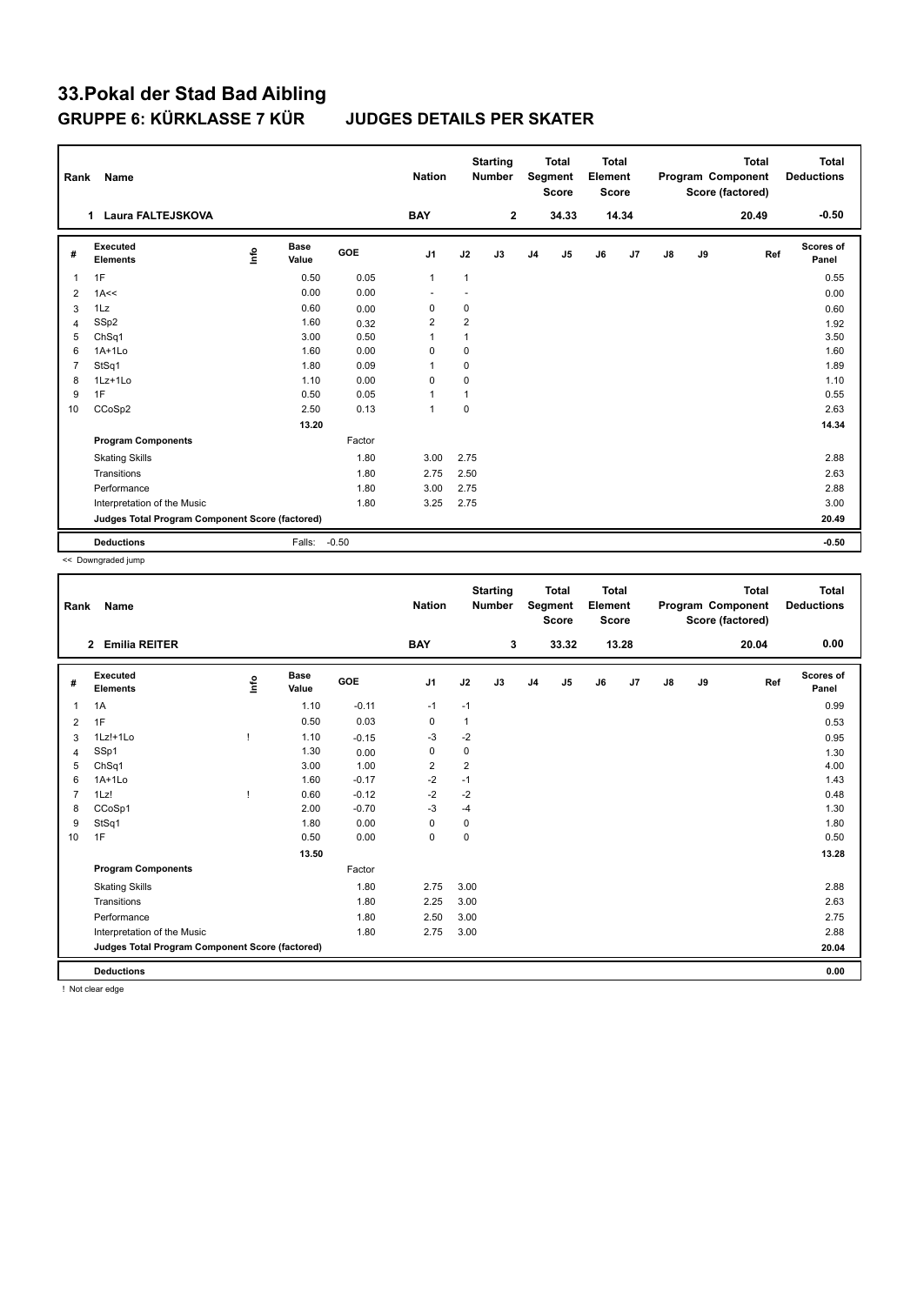| Rank           | Name                                            |      |                      |              | <b>Nation</b> |                  | <b>Starting</b><br>Number |                | Total<br>Segment<br><b>Score</b> | Total<br>Element<br><b>Score</b> |       |    |    | <b>Total</b><br>Program Component<br>Score (factored) |     | Total<br><b>Deductions</b> |
|----------------|-------------------------------------------------|------|----------------------|--------------|---------------|------------------|---------------------------|----------------|----------------------------------|----------------------------------|-------|----|----|-------------------------------------------------------|-----|----------------------------|
|                | 3 Fiona LENG                                    |      |                      |              | <b>BAY</b>    |                  | 12                        |                | 31.29                            |                                  | 11.93 |    |    | 19.36                                                 |     | 0.00                       |
| #              | Executed<br><b>Elements</b>                     | ١nfo | <b>Base</b><br>Value | GOE          | J1            | J2               | J3                        | J4             | J5                               | J6                               | J7    | J8 | J9 |                                                       | Ref | Scores of<br>Panel         |
| 1              | $1A+1T$                                         |      | 1.50                 | $-0.11$      | $-1$          | $-1$             |                           |                |                                  |                                  |       |    |    |                                                       |     | 1.39                       |
| $\overline{2}$ | 1Lz+1Lo                                         |      | 1.10                 | 0.00         | $\mathbf 0$   | 0                |                           |                |                                  |                                  |       |    |    |                                                       |     | 1.10                       |
| 3              | 1Lo                                             |      | 0.50                 | 0.00         | $\mathbf 0$   | 0                |                           |                |                                  |                                  |       |    |    |                                                       |     | 0.50                       |
| $\overline{4}$ | CCoSpB                                          |      | 1.70                 | 0.09         | 1             | 0                |                           |                |                                  |                                  |       |    |    |                                                       |     | 1.79                       |
| 5              | ChSq1                                           |      | 3.00                 | 0.50         | $\mathbf{1}$  | 1                |                           |                |                                  |                                  |       |    |    |                                                       |     | 3.50                       |
| 6              | 1A                                              |      | 1.10                 | $-0.17$      | $-2$          | $-1$             |                           |                |                                  |                                  |       |    |    |                                                       |     | 0.93                       |
| $\overline{7}$ | 1F                                              |      | 0.50                 | 0.00         | $\mathbf 0$   | $\mathbf 0$      |                           |                |                                  |                                  |       |    |    |                                                       |     | 0.50                       |
| 8              | 1S                                              |      | 0.40                 | $-0.02$      | $-1$          | 0                |                           |                |                                  |                                  |       |    |    |                                                       |     | 0.38                       |
| 9              | SSp2                                            |      | 1.60                 | 0.24         | $\mathbf{1}$  | $\overline{2}$   |                           |                |                                  |                                  |       |    |    |                                                       |     | 1.84                       |
| 10             | StSq                                            |      | 0.00                 | 0.00         |               | ä,               |                           |                |                                  |                                  |       |    |    |                                                       |     | 0.00                       |
|                |                                                 |      | 11.40                |              |               |                  |                           |                |                                  |                                  |       |    |    |                                                       |     | 11.93                      |
|                | <b>Program Components</b>                       |      |                      | Factor       |               |                  |                           |                |                                  |                                  |       |    |    |                                                       |     |                            |
|                | <b>Skating Skills</b>                           |      |                      | 1.80         | 2.50          | 3.25             |                           |                |                                  |                                  |       |    |    |                                                       |     | 2.88                       |
|                | Transitions                                     |      |                      | 1.80         | 2.00          | 3.00             |                           |                |                                  |                                  |       |    |    |                                                       |     | 2.50                       |
|                | Performance                                     |      |                      | 1.80         | 2.00          | 3.25             |                           |                |                                  |                                  |       |    |    |                                                       |     | 2.63                       |
|                | Interpretation of the Music                     |      |                      | 1.80         | 2.50          | 3.00             |                           |                |                                  |                                  |       |    |    |                                                       |     | 2.75                       |
|                | Judges Total Program Component Score (factored) |      |                      |              |               |                  |                           |                |                                  |                                  |       |    |    |                                                       |     | 19.36                      |
|                |                                                 |      |                      |              |               |                  |                           |                |                                  |                                  |       |    |    |                                                       |     |                            |
|                | <b>Deductions</b>                               |      |                      |              |               |                  |                           |                |                                  |                                  |       |    |    |                                                       |     | 0.00                       |
|                |                                                 |      |                      |              |               |                  |                           |                |                                  |                                  |       |    |    |                                                       |     |                            |
|                |                                                 |      |                      |              |               |                  | <b>Starting</b>           |                | Total                            | <b>Total</b>                     |       |    |    | <b>Total</b>                                          |     | <b>Total</b>               |
| Rank           | Name                                            |      |                      |              | <b>Nation</b> |                  | <b>Number</b>             |                | Segment<br><b>Score</b>          | Element<br><b>Score</b>          |       |    |    | Program Component<br>Score (factored)                 |     | <b>Deductions</b>          |
|                | 4 Carina DEMMEL                                 |      |                      |              | <b>BAY</b>    |                  | 13                        |                | 30.14                            |                                  | 10.10 |    |    | 20.04                                                 |     | 0.00                       |
| #              | Executed<br><b>Elements</b>                     | lnfo | <b>Base</b><br>Value | GOE          | J1            | J2               | J3                        | J <sub>4</sub> | J5                               | J6                               | J7    | J8 | J9 |                                                       | Ref | <b>Scores of</b><br>Panel  |
|                |                                                 |      |                      |              |               |                  |                           |                |                                  |                                  |       |    |    |                                                       |     |                            |
| $\mathbf{1}$   | 1F                                              |      | 0.50                 | 0.03         | $\mathbf 0$   | 1                |                           |                |                                  |                                  |       |    |    |                                                       |     | 0.53                       |
| $\overline{2}$ | 1A                                              |      | 1.10                 | 0.00         | 0             | $\mathbf 0$      |                           |                |                                  |                                  |       |    |    |                                                       |     | 1.10                       |
| 3              | StSqB                                           |      | 1.50                 | 0.15         | 1             | $\mathbf{1}$     |                           |                |                                  |                                  |       |    |    |                                                       |     | 1.65                       |
| $\overline{4}$ | SSpB                                            |      | 1.10                 | 0.06         | 1<br>1        | 0<br>$\mathbf 0$ |                           |                |                                  |                                  |       |    |    |                                                       |     | 1.16                       |
| 5<br>6         | 1Lo                                             |      | 0.50<br>0.00         | 0.03<br>0.00 |               | $\overline{a}$   |                           |                |                                  |                                  |       |    |    |                                                       |     | 0.53                       |
| 7              | ChSq                                            |      |                      |              | $\mathbf 0$   | $\mathbf{1}$     |                           |                |                                  |                                  |       |    |    |                                                       |     | 0.00                       |
| 8              | $1F+1Lo$<br>CCoSp1                              |      | 1.00<br>2.00         | 0.03<br>0.20 | $\mathbf{1}$  | 1                |                           |                |                                  |                                  |       |    |    |                                                       |     | 1.03<br>2.20               |
| 9              | $1A+1T$                                         |      | 1.50                 | $-0.17$      | $-2$          | $-1$             |                           |                |                                  |                                  |       |    |    |                                                       |     | 1.33                       |
| 10             | 1Lz                                             |      | 0.60                 | $-0.03$      | $-1$          | $\mathbf 0$      |                           |                |                                  |                                  |       |    |    |                                                       |     | 0.57                       |
|                |                                                 |      | 9.80                 |              |               |                  |                           |                |                                  |                                  |       |    |    |                                                       |     |                            |
|                | <b>Program Components</b>                       |      |                      | Factor       |               |                  |                           |                |                                  |                                  |       |    |    |                                                       |     | 10.10                      |
|                |                                                 |      |                      |              |               |                  |                           |                |                                  |                                  |       |    |    |                                                       |     |                            |
|                | <b>Skating Skills</b>                           |      |                      | 1.80         | 2.75          | 2.75             |                           |                |                                  |                                  |       |    |    |                                                       |     | 2.75                       |
|                | Transitions                                     |      |                      | 1.80         | 2.75          | 2.50             |                           |                |                                  |                                  |       |    |    |                                                       |     | 2.63                       |
|                | Performance                                     |      |                      | 1.80         | 3.00          | 2.75             |                           |                |                                  |                                  |       |    |    |                                                       |     | 2.88                       |
|                | Interpretation of the Music                     |      |                      | 1.80         | 3.00          | 2.75             |                           |                |                                  |                                  |       |    |    |                                                       |     | 2.88                       |
|                | Judges Total Program Component Score (factored) |      |                      |              |               |                  |                           |                |                                  |                                  |       |    |    |                                                       |     | 20.04<br>0.00              |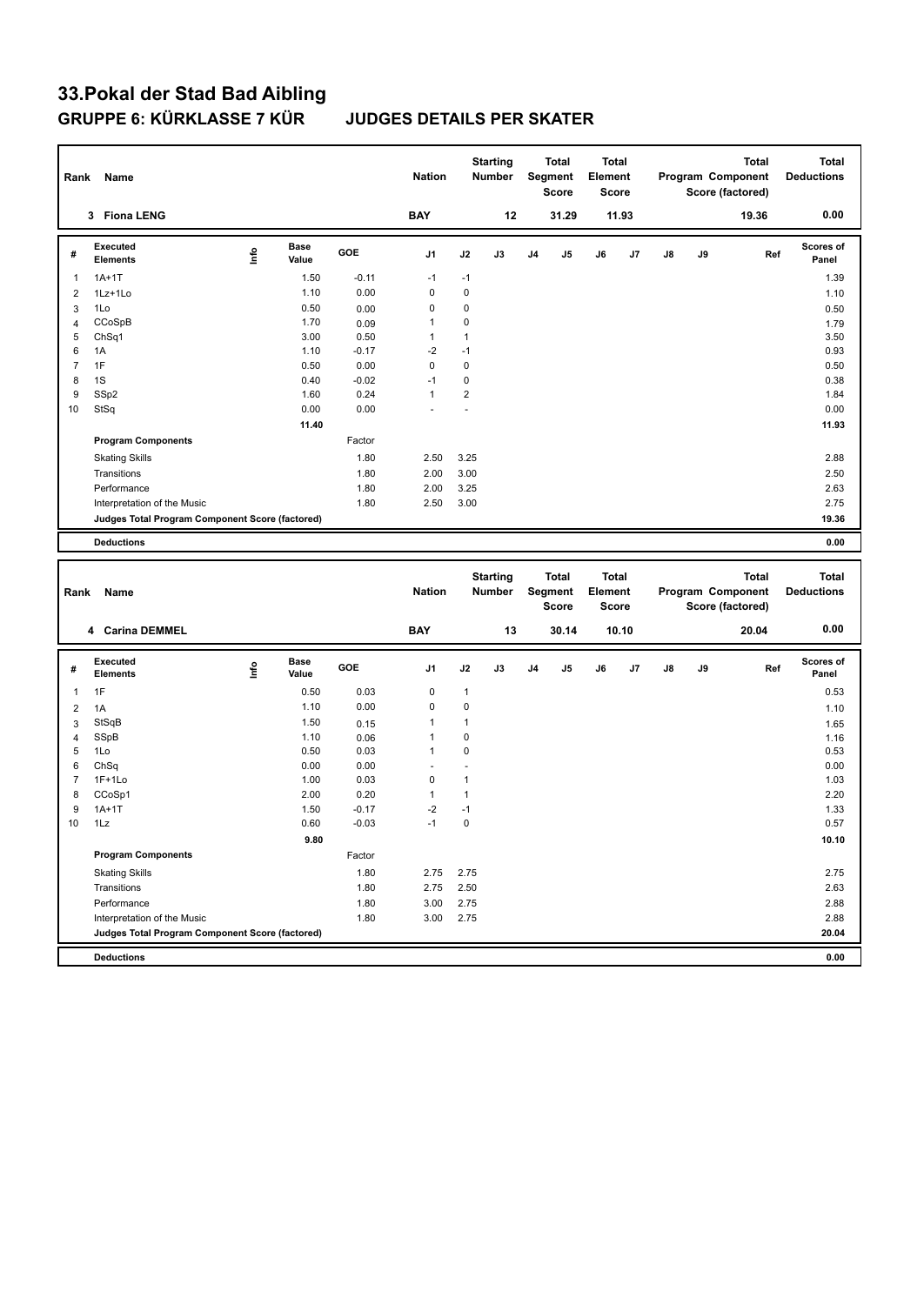# **33.Pokal der Stad Bad Aibling**

### **JUDGES DETAILS PER SKATER**

| Rank           | Name                                            |       |                      |         | <b>Nation</b>        |                | <b>Starting</b><br><b>Number</b> |                | <b>Total</b><br>Segment<br>Score | <b>Total</b><br>Element<br><b>Score</b> |       |    |    | Total<br>Program Component<br>Score (factored) | <b>Total</b><br><b>Deductions</b> |
|----------------|-------------------------------------------------|-------|----------------------|---------|----------------------|----------------|----------------------------------|----------------|----------------------------------|-----------------------------------------|-------|----|----|------------------------------------------------|-----------------------------------|
|                | 5 Michelle SCHUMACHER                           |       |                      |         | <b>BAY</b>           |                | 18                               |                | 29.70                            |                                         | 12.37 |    |    | 17.33                                          | 0.00                              |
| #              | Executed<br><b>Elements</b>                     | lnfo  | <b>Base</b><br>Value | GOE     | J1                   | J2             | J3                               | J <sub>4</sub> | J5                               | J6                                      | J7    | J8 | J9 | Ref                                            | Scores of<br>Panel                |
| $\mathbf{1}$   | 1Lo                                             |       | 0.50                 | 0.00    | $\mathbf 0$          | 0              |                                  |                |                                  |                                         |       |    |    |                                                | 0.50                              |
| $\overline{2}$ | 1Lz+1Lo                                         |       | 1.10                 | $-0.03$ | 0                    | $-1$           |                                  |                |                                  |                                         |       |    |    |                                                | 1.07                              |
| 3              | SSpB                                            |       | 1.10                 | 0.06    | 1                    | $\mathbf 0$    |                                  |                |                                  |                                         |       |    |    |                                                | 1.16                              |
| $\overline{4}$ | Ch <sub>Sq1</sub>                               |       | 3.00                 | 0.00    | 0                    | $\mathbf 0$    |                                  |                |                                  |                                         |       |    |    |                                                | 3.00                              |
| 5              | $1A+1T$                                         |       | 1.50                 | 0.00    | 0                    | 0              |                                  |                |                                  |                                         |       |    |    |                                                | 1.50                              |
| 6              | 1Lz                                             |       | 0.60                 | $-0.03$ | $\mathbf 0$          | $-1$           |                                  |                |                                  |                                         |       |    |    |                                                | 0.57                              |
| $\overline{7}$ | 1A                                              |       | 1.10                 | $-0.11$ | $-1$                 | $-1$           |                                  |                |                                  |                                         |       |    |    |                                                | 0.99                              |
| 8              | StSqB                                           |       | 1.50                 | 0.00    | $\mathbf 0$          | $\mathbf 0$    |                                  |                |                                  |                                         |       |    |    |                                                | 1.50                              |
| 9              | 1F                                              |       | 0.50                 | 0.00    | 0                    | $\mathbf 0$    |                                  |                |                                  |                                         |       |    |    |                                                | 0.50                              |
| 10             | CoSpB                                           |       | 1.50                 | 0.08    | 1                    | $\mathbf 0$    |                                  |                |                                  |                                         |       |    |    |                                                | 1.58                              |
|                |                                                 |       | 12.40                |         |                      |                |                                  |                |                                  |                                         |       |    |    |                                                | 12.37                             |
|                | <b>Program Components</b>                       |       |                      | Factor  |                      |                |                                  |                |                                  |                                         |       |    |    |                                                |                                   |
|                | <b>Skating Skills</b>                           |       |                      | 1.80    | 2.50                 | 2.50           |                                  |                |                                  |                                         |       |    |    |                                                | 2.50                              |
|                | Transitions                                     |       |                      | 1.80    | 2.00                 | 2.25           |                                  |                |                                  |                                         |       |    |    |                                                | 2.13                              |
|                | Performance                                     |       |                      | 1.80    | 2.50                 | 2.50           |                                  |                |                                  |                                         |       |    |    |                                                | 2.50                              |
|                | Interpretation of the Music                     |       |                      | 1.80    | 2.50                 | 2.50           |                                  |                |                                  |                                         |       |    |    |                                                | 2.50                              |
|                | Judges Total Program Component Score (factored) |       |                      |         |                      |                |                                  |                |                                  |                                         |       |    |    |                                                | 17.33                             |
|                | <b>Deductions</b>                               |       |                      |         |                      |                |                                  |                |                                  |                                         |       |    |    |                                                | 0.00                              |
|                |                                                 |       |                      |         |                      |                |                                  |                |                                  |                                         |       |    |    |                                                |                                   |
|                |                                                 |       |                      |         |                      |                |                                  |                |                                  |                                         |       |    |    |                                                |                                   |
| Rank           | Name                                            |       |                      |         | <b>Nation</b>        |                | <b>Starting</b><br><b>Number</b> |                | <b>Total</b><br>Segment          | <b>Total</b><br>Element                 |       |    |    | <b>Total</b><br>Program Component              | <b>Total</b><br><b>Deductions</b> |
|                |                                                 |       |                      |         |                      |                |                                  |                | Score                            | <b>Score</b>                            |       |    |    | Score (factored)                               |                                   |
|                | 6 Anton HARTMANN                                |       |                      |         | <b>BAY</b>           |                | 5                                |                | 27.81                            |                                         | 9.57  |    |    | 18.24                                          | 0.00                              |
| #              | <b>Executed</b><br><b>Elements</b>              | Linfo | Base<br>Value        | GOE     | J1                   | J2             | J3                               | J <sub>4</sub> | J5                               | J6                                      | J7    | J8 | J9 | Ref                                            | <b>Scores of</b><br>Panel         |
| $\mathbf{1}$   | $1F+1Lo$                                        |       | 1.00                 | 0.00    | $\mathbf 0$          | 0              |                                  |                |                                  |                                         |       |    |    |                                                | 1.00                              |
| $\overline{2}$ | 1A                                              |       | 1.10                 | 0.06    | $\mathbf{1}$         | 0              |                                  |                |                                  |                                         |       |    |    |                                                | 1.16                              |
| 3              | 1Lz+1Lo                                         |       | 1.10                 | $-0.03$ | $-1$                 | $\mathbf 0$    |                                  |                |                                  |                                         |       |    |    |                                                | 1.07                              |
| $\overline{4}$ | CCoSp1                                          |       | 2.00                 | 0.10    | 1                    | $\mathbf 0$    |                                  |                |                                  |                                         |       |    |    |                                                | 2.10                              |
| 5              | ChSq                                            |       | 0.00                 | 0.00    | $\ddot{\phantom{1}}$ | $\overline{a}$ |                                  |                |                                  |                                         |       |    |    |                                                | 0.00                              |
| 6              | 1T                                              |       | 0.40                 | 0.00    | $\mathbf 0$          | 0              |                                  |                |                                  |                                         |       |    |    |                                                | 0.40                              |
| $\overline{7}$ | 1A                                              |       | 1.10                 | 0.00    | $\mathbf 0$          | 0              |                                  |                |                                  |                                         |       |    |    |                                                | 1.10                              |
| 8              | SSpB                                            |       | 1.10                 | $-0.06$ | $\mathbf 0$          | $-1$           |                                  |                |                                  |                                         |       |    |    |                                                | 1.04                              |
| 9              | StSqB                                           |       | 1.50                 | $-0.15$ | $-1$                 | $-1$           |                                  |                |                                  |                                         |       |    |    |                                                | 1.35                              |
| 10             | 1F+1Lo*+REP                                     |       | 0.35                 | 0.00    | $\mathbf 0$          | $\mathbf 0$    |                                  |                |                                  |                                         |       |    |    |                                                | 0.35                              |
|                |                                                 |       | 9.65                 |         |                      |                |                                  |                |                                  |                                         |       |    |    |                                                | 9.57                              |
|                | <b>Program Components</b>                       |       |                      | Factor  |                      |                |                                  |                |                                  |                                         |       |    |    |                                                |                                   |
|                | <b>Skating Skills</b>                           |       |                      | 1.80    | 2.50                 | 2.75           |                                  |                |                                  |                                         |       |    |    |                                                | 2.63                              |
|                | Transitions                                     |       |                      | 1.80    | 2.25                 | 2.50           |                                  |                |                                  |                                         |       |    |    |                                                | 2.38                              |
|                | Performance                                     |       |                      | 1.80    | 2.50                 | 2.75           |                                  |                |                                  |                                         |       |    |    |                                                | 2.63                              |
|                | Interpretation of the Music                     |       |                      | 1.80    | 2.50                 | 2.50           |                                  |                |                                  |                                         |       |    |    |                                                | 2.50                              |
|                | Judges Total Program Component Score (factored) |       |                      |         |                      |                |                                  |                |                                  |                                         |       |    |    |                                                | 18.24                             |

\* Invalid element REP Jump repetition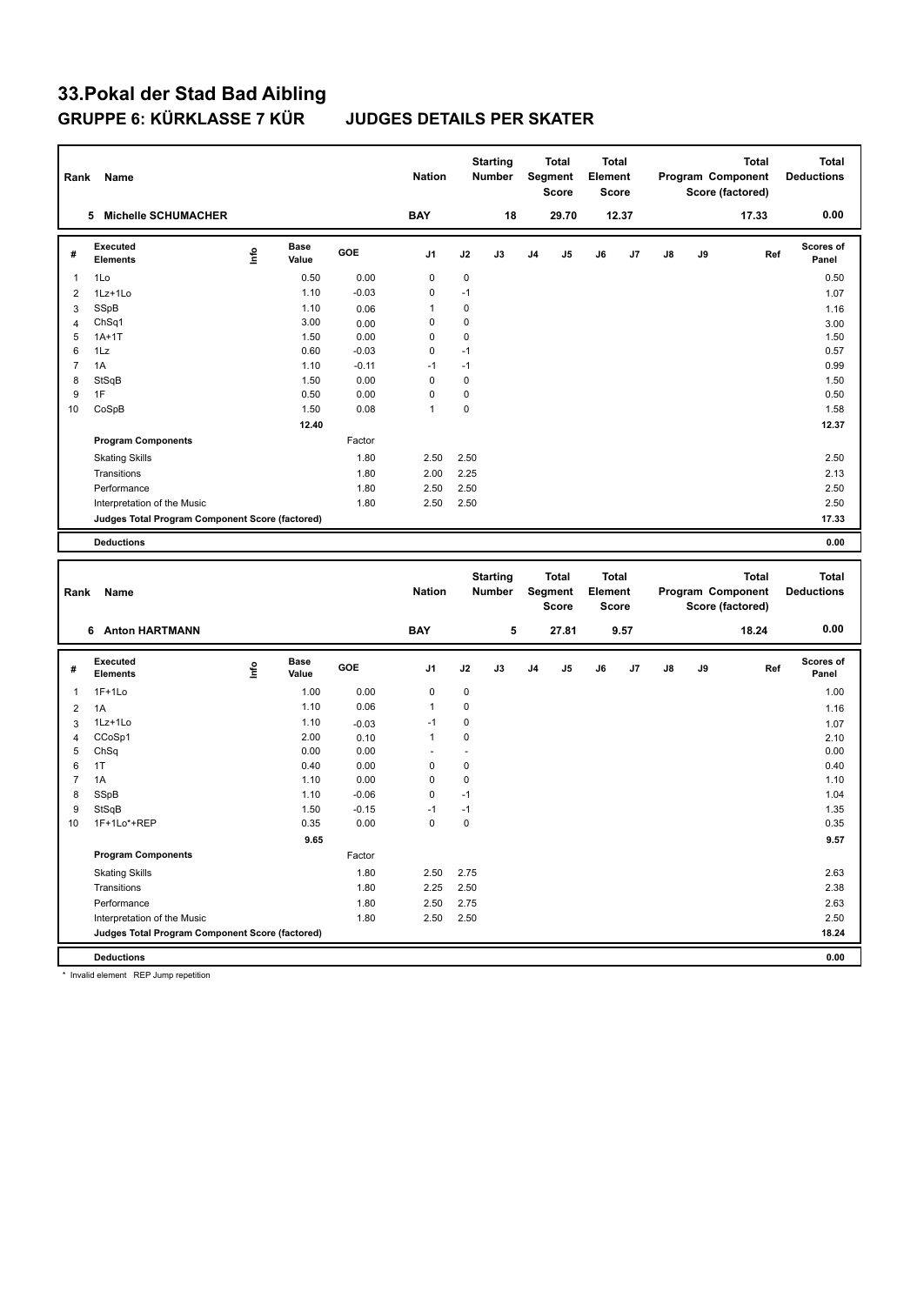| Rank           | Name                                            |      |                      |         | <b>Nation</b> |      | <b>Starting</b><br>Number        |    | <b>Total</b><br>Segment<br><b>Score</b> | <b>Total</b><br>Element<br><b>Score</b> |       |    |    | <b>Total</b><br>Program Component<br>Score (factored) |     | Total<br><b>Deductions</b>        |
|----------------|-------------------------------------------------|------|----------------------|---------|---------------|------|----------------------------------|----|-----------------------------------------|-----------------------------------------|-------|----|----|-------------------------------------------------------|-----|-----------------------------------|
|                | 7 Victoria ACHATZ                               |      |                      |         | <b>BAY</b>    |      | 10                               |    | 27.75                                   |                                         | 12.22 |    |    | 15.53                                                 |     | 0.00                              |
| #              | <b>Executed</b><br><b>Elements</b>              | Life | <b>Base</b><br>Value | GOE     | J1            | J2   | J3                               | J4 | J5                                      | J6                                      | J7    | J8 | J9 |                                                       | Ref | Scores of<br>Panel                |
| 1              | Ch <sub>Sq1</sub>                               |      | 3.00                 | 0.00    | 0             | 0    |                                  |    |                                         |                                         |       |    |    |                                                       |     | 3.00                              |
| 2              | 1A                                              |      | 1.10                 | $-0.06$ | $-1$          | 0    |                                  |    |                                         |                                         |       |    |    |                                                       |     | 1.04                              |
| 3              | 1F                                              |      | 0.50                 | 0.00    | 0             | 0    |                                  |    |                                         |                                         |       |    |    |                                                       |     | 0.50                              |
| $\overline{4}$ | 1Lo+1Lo                                         |      | 1.00                 | 0.00    | 0             | 0    |                                  |    |                                         |                                         |       |    |    |                                                       |     | 1.00                              |
| 5              | 1A                                              |      | 1.10                 | 0.00    | 0             | 0    |                                  |    |                                         |                                         |       |    |    |                                                       |     | 1.10                              |
| 6              | 1S                                              |      | 0.40                 | 0.00    | $\mathbf 0$   | 0    |                                  |    |                                         |                                         |       |    |    |                                                       |     | 0.40                              |
| $\overline{7}$ | CoSpB                                           |      | 1.50                 | 0.08    | $\mathbf{1}$  | 0    |                                  |    |                                         |                                         |       |    |    |                                                       |     | 1.58                              |
| 8              | $1Lz+1T$                                        |      | 1.00                 | 0.00    | 0             | 0    |                                  |    |                                         |                                         |       |    |    |                                                       |     | 1.00                              |
| 9              | SSp1                                            |      | 1.30                 | $-0.20$ | $-2$          | $-1$ |                                  |    |                                         |                                         |       |    |    |                                                       |     | 1.10                              |
| 10             | StSqB                                           |      | 1.50                 | 0.00    | $\mathbf 0$   | 0    |                                  |    |                                         |                                         |       |    |    |                                                       |     | 1.50                              |
|                |                                                 |      | 12.40                |         |               |      |                                  |    |                                         |                                         |       |    |    |                                                       |     | 12.22                             |
|                | <b>Program Components</b>                       |      |                      | Factor  |               |      |                                  |    |                                         |                                         |       |    |    |                                                       |     |                                   |
|                | <b>Skating Skills</b>                           |      |                      | 1.80    | 2.00          | 2.50 |                                  |    |                                         |                                         |       |    |    |                                                       |     | 2.25                              |
|                | Transitions                                     |      |                      | 1.80    | 1.75          | 2.25 |                                  |    |                                         |                                         |       |    |    |                                                       |     | 2.00                              |
|                | Performance                                     |      |                      | 1.80    | 1.75          | 2.50 |                                  |    |                                         |                                         |       |    |    |                                                       |     | 2.13                              |
|                | Interpretation of the Music                     |      |                      | 1.80    | 2.00          | 2.50 |                                  |    |                                         |                                         |       |    |    |                                                       |     | 2.25                              |
|                | Judges Total Program Component Score (factored) |      |                      |         |               |      |                                  |    |                                         |                                         |       |    |    |                                                       |     | 15.53                             |
|                | <b>Deductions</b>                               |      |                      |         |               |      |                                  |    |                                         |                                         |       |    |    |                                                       |     | 0.00                              |
|                |                                                 |      |                      |         |               |      |                                  |    |                                         |                                         |       |    |    |                                                       |     |                                   |
|                |                                                 |      |                      |         |               |      |                                  |    |                                         |                                         |       |    |    |                                                       |     |                                   |
| Rank           | Name                                            |      |                      |         | <b>Nation</b> |      | <b>Starting</b><br><b>Number</b> |    | <b>Total</b><br>Segment<br><b>Score</b> | <b>Total</b><br>Element<br><b>Score</b> |       |    |    | <b>Total</b><br>Program Component<br>Score (factored) |     | <b>Total</b><br><b>Deductions</b> |
|                | 8 Solene LINDHEIM                               |      |                      |         | <b>BAY</b>    |      | 11                               |    | 27.60                                   |                                         | 9.59  |    |    | 18.01                                                 |     | 0.00                              |
| #              | <b>Executed</b><br><b>Elements</b>              | ۴ů   | Base<br>Value        | GOE     | J1            | J2   | J3                               | J4 | J5                                      | J6                                      | J7    | J8 | J9 |                                                       | Ref | Scores of<br>Panel                |
| $\mathbf{1}$   | 1F                                              |      | 0.50                 | 0.00    | 0             | 0    |                                  |    |                                         |                                         |       |    |    |                                                       |     | 0.50                              |
| 2              | $1A+1T$                                         |      | 1.50                 | $-0.06$ | 0             | $-1$ |                                  |    |                                         |                                         |       |    |    |                                                       |     | 1.44                              |
| 3              | CCoSp1                                          |      | 2.00                 | 0.00    | 0             | 0    |                                  |    |                                         |                                         |       |    |    |                                                       |     | 2.00                              |
| $\overline{4}$ | 1Lz                                             |      | 0.60                 | 0.00    | $\mathbf 0$   | 0    |                                  |    |                                         |                                         |       |    |    |                                                       |     | 0.60                              |
| 5              | ChSq                                            |      | 0.00                 | 0.00    | ä,            | ÷,   |                                  |    |                                         |                                         |       |    |    |                                                       |     | 0.00                              |
| 6              | 1A                                              |      | 1.10                 | $-0.33$ | $-3$          | $-3$ |                                  |    |                                         |                                         |       |    |    |                                                       |     | 0.77                              |
| $\overline{7}$ | SSp2                                            |      | 1.60                 | 0.08    | $\mathbf{1}$  | 0    |                                  |    |                                         |                                         |       |    |    |                                                       |     | 1.68                              |
| 8              | StSqB                                           |      | 1.50                 | 0.00    | 0             | 0    |                                  |    |                                         |                                         |       |    |    |                                                       |     | 1.50                              |
| 9              | 1F                                              |      | 0.50                 | 0.00    | 0             | 0    |                                  |    |                                         |                                         |       |    |    |                                                       |     | 0.50                              |
| 10             | 1Lz                                             |      | 0.60                 | 0.00    | $\mathbf 0$   | 0    |                                  |    |                                         |                                         |       |    |    |                                                       |     | 0.60                              |
|                |                                                 |      | 9.90                 |         |               |      |                                  |    |                                         |                                         |       |    |    |                                                       |     | 9.59                              |
|                | <b>Program Components</b>                       |      |                      | Factor  |               |      |                                  |    |                                         |                                         |       |    |    |                                                       |     |                                   |
|                | <b>Skating Skills</b>                           |      |                      | 1.80    | 2.25          | 2.75 |                                  |    |                                         |                                         |       |    |    |                                                       |     | 2.50                              |
|                | Transitions                                     |      |                      | 1.80    | 2.00          | 2.75 |                                  |    |                                         |                                         |       |    |    |                                                       |     | 2.38                              |
|                | Performance                                     |      |                      | 1.80    | 2.25          | 3.00 |                                  |    |                                         |                                         |       |    |    |                                                       |     | 2.63                              |
|                | Interpretation of the Music                     |      |                      | 1.80    | 2.00          | 3.00 |                                  |    |                                         |                                         |       |    |    |                                                       |     | 2.50                              |
|                | Judges Total Program Component Score (factored) |      |                      |         |               |      |                                  |    |                                         |                                         |       |    |    |                                                       |     | 18.01                             |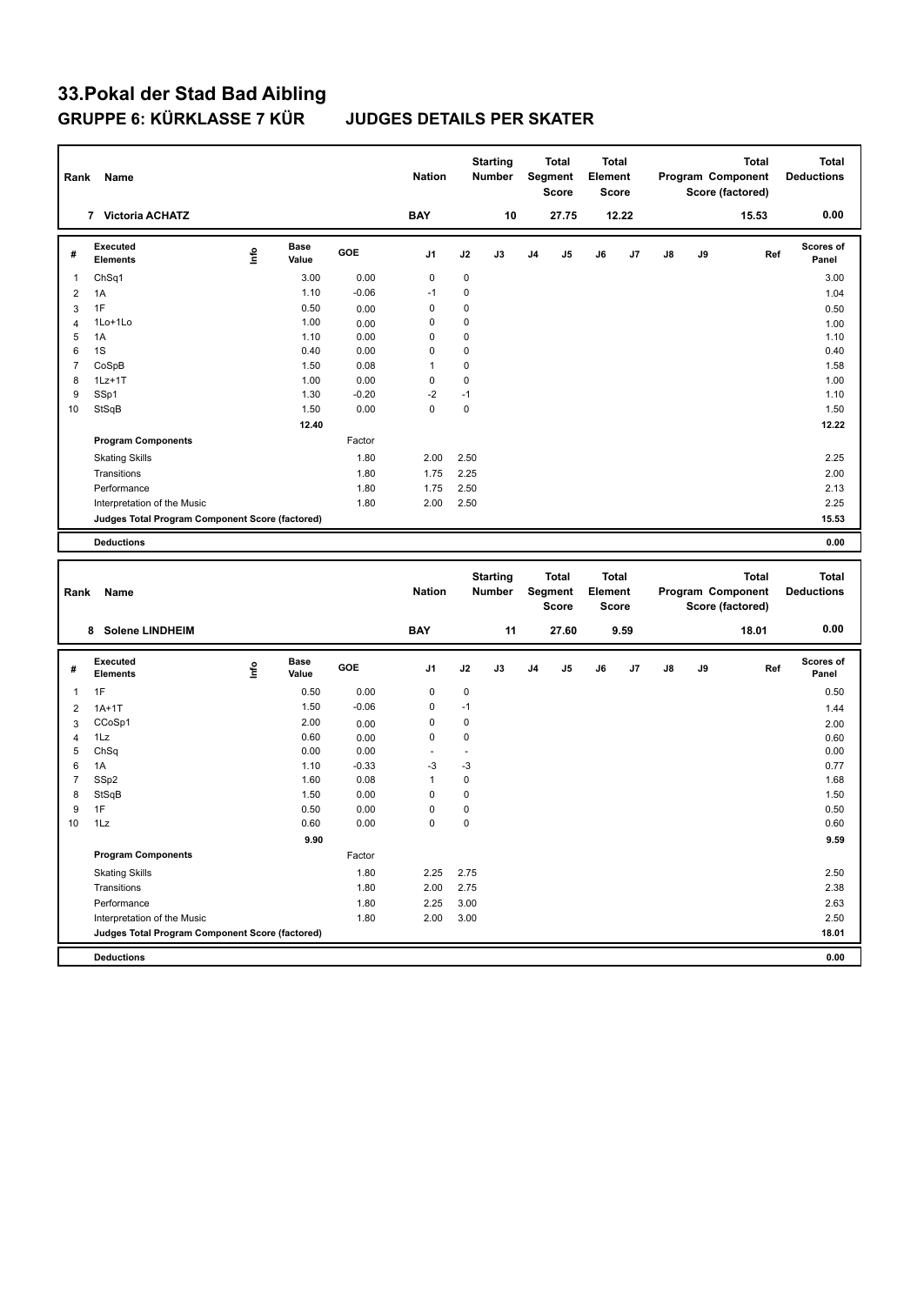| Rank           | Name                                            |      |                      |            | <b>Nation</b>  |      | <b>Starting</b><br><b>Number</b> |                | <b>Total</b><br>Segment<br><b>Score</b> | <b>Total</b><br>Element<br>Score |                |               |    | <b>Total</b><br>Program Component<br>Score (factored) | <b>Total</b><br><b>Deductions</b> |
|----------------|-------------------------------------------------|------|----------------------|------------|----------------|------|----------------------------------|----------------|-----------------------------------------|----------------------------------|----------------|---------------|----|-------------------------------------------------------|-----------------------------------|
|                | Carla MÜLLER-STAHL<br>9                         |      |                      |            | <b>BAY</b>     |      | 9                                |                | 27.29                                   |                                  | 10.63          |               |    | 16.66                                                 | 0.00                              |
| #              | Executed<br><b>Elements</b>                     | lnfo | <b>Base</b><br>Value | <b>GOE</b> | J <sub>1</sub> | J2   | J3                               | J <sub>4</sub> | J5                                      | J6                               | J <sub>7</sub> | $\mathsf{J}8$ | J9 | Ref                                                   | <b>Scores of</b><br>Panel         |
| $\overline{1}$ | 1T                                              |      | 0.40                 | 0.00       | 0              | 0    |                                  |                |                                         |                                  |                |               |    |                                                       | 0.40                              |
| $\overline{2}$ | 1S                                              |      | 0.40                 | 0.00       | 0              | 0    |                                  |                |                                         |                                  |                |               |    |                                                       | 0.40                              |
| 3              | 1A                                              |      | 1.10                 | $-0.06$    | $-1$           | 0    |                                  |                |                                         |                                  |                |               |    |                                                       | 1.04                              |
| $\overline{4}$ | CoSpB                                           | e    | 1.50                 | 0.00       | 0              | 0    |                                  |                |                                         |                                  |                |               |    |                                                       | 1.50                              |
| 5              | $1$ Lze $+1$ T                                  |      | 0.88                 | $-0.14$    | -3             | -3   |                                  |                |                                         |                                  |                |               |    |                                                       | 0.74                              |
| 6              | 1F                                              |      | 0.50                 | 0.00       | $\mathbf 0$    | 0    |                                  |                |                                         |                                  |                |               |    |                                                       | 0.50                              |
| $\overline{7}$ | $1$ Lo $+1$ Lo                                  |      | 1.00                 | $-0.03$    | $-1$           | 0    |                                  |                |                                         |                                  |                |               |    |                                                       | 0.97                              |
| 8              | Ch <sub>Sq1</sub>                               |      | 3.00                 | $-0.50$    | 0              | -2   |                                  |                |                                         |                                  |                |               |    |                                                       | 2.50                              |
| 9              | SSpB                                            |      | 1.10                 | 0.06       | $\mathbf{1}$   | 0    |                                  |                |                                         |                                  |                |               |    |                                                       | 1.16                              |
| 10             | StSqB                                           |      | 1.50                 | $-0.08$    | $\mathbf 0$    | $-1$ |                                  |                |                                         |                                  |                |               |    |                                                       | 1.42                              |
|                |                                                 |      | 11.38                |            |                |      |                                  |                |                                         |                                  |                |               |    |                                                       | 10.63                             |
|                | <b>Program Components</b>                       |      |                      | Factor     |                |      |                                  |                |                                         |                                  |                |               |    |                                                       |                                   |
|                | <b>Skating Skills</b>                           |      |                      | 1.80       | 2.00           | 2.75 |                                  |                |                                         |                                  |                |               |    |                                                       | 2.38                              |
|                | Transitions                                     |      |                      | 1.80       | 2.00           | 2.50 |                                  |                |                                         |                                  |                |               |    |                                                       | 2.25                              |
|                | Performance                                     |      |                      | 1.80       | 2.00           | 2.75 |                                  |                |                                         |                                  |                |               |    |                                                       | 2.38                              |
|                | Interpretation of the Music                     |      |                      | 1.80       | 2.00           | 2.50 |                                  |                |                                         |                                  |                |               |    |                                                       | 2.25                              |
|                | Judges Total Program Component Score (factored) |      |                      |            |                |      |                                  |                |                                         |                                  |                |               |    |                                                       | 16.66                             |
|                | <b>Deductions</b>                               |      |                      |            |                |      |                                  |                |                                         |                                  |                |               |    |                                                       | 0.00                              |

e Wrong edge

| Rank           | Name                                            |    |                      |        | <b>Nation</b>  |             | <b>Starting</b><br><b>Number</b> |                | <b>Total</b><br><b>Segment</b><br><b>Score</b> | <b>Total</b><br>Element<br><b>Score</b> |       |    |    | <b>Total</b><br>Program Component<br>Score (factored) | Total<br><b>Deductions</b> |
|----------------|-------------------------------------------------|----|----------------------|--------|----------------|-------------|----------------------------------|----------------|------------------------------------------------|-----------------------------------------|-------|----|----|-------------------------------------------------------|----------------------------|
|                | <b>Hannah GALLI</b><br>10                       |    |                      |        | <b>BAY</b>     |             | 15                               |                | 27.27                                          |                                         | 10.16 |    |    | 17.11                                                 | 0.00                       |
| #              | Executed<br><b>Elements</b>                     | ١m | <b>Base</b><br>Value | GOE    | J <sub>1</sub> | J2          | J3                               | J <sub>4</sub> | J5                                             | J6                                      | J7    | J8 | J9 | Ref                                                   | <b>Scores of</b><br>Panel  |
| $\mathbf{1}$   | 1Lz                                             |    | 0.60                 | 0.00   | 0              | 0           |                                  |                |                                                |                                         |       |    |    |                                                       | 0.60                       |
| 2              | 1F                                              |    | 0.50                 | 0.00   | $\mathbf 0$    | 0           |                                  |                |                                                |                                         |       |    |    |                                                       | 0.50                       |
| 3              | $1A+1T$                                         |    | 1.50                 | 0.06   | $\mathbf{1}$   | 0           |                                  |                |                                                |                                         |       |    |    |                                                       | 1.56                       |
| 4              | ChSq                                            |    | 0.00                 | 0.00   | ٠              | ٠           |                                  |                |                                                |                                         |       |    |    |                                                       | 0.00                       |
| 5              | SSp1                                            |    | 1.30                 | 0.00   | 0              | 0           |                                  |                |                                                |                                         |       |    |    |                                                       | 1.30                       |
| 6              | 1Lz                                             |    | 0.60                 | 0.00   | 0              | 0           |                                  |                |                                                |                                         |       |    |    |                                                       | 0.60                       |
| $\overline{7}$ | $1A+1Lo$                                        |    | 1.60                 | 0.00   | 0              | 0           |                                  |                |                                                |                                         |       |    |    |                                                       | 1.60                       |
| 8              | CCoSp1                                          |    | 2.00                 | 0.00   | $\mathbf 0$    | 0           |                                  |                |                                                |                                         |       |    |    |                                                       | 2.00                       |
| 9              | StSqB                                           |    | 1.50                 | 0.00   | 0              | 0           |                                  |                |                                                |                                         |       |    |    |                                                       | 1.50                       |
| 10             | 1F                                              |    | 0.50                 | 0.00   | 0              | $\mathbf 0$ |                                  |                |                                                |                                         |       |    |    |                                                       | 0.50                       |
|                |                                                 |    | 10.10                |        |                |             |                                  |                |                                                |                                         |       |    |    |                                                       | 10.16                      |
|                | <b>Program Components</b>                       |    |                      | Factor |                |             |                                  |                |                                                |                                         |       |    |    |                                                       |                            |
|                | <b>Skating Skills</b>                           |    |                      | 1.80   | 2.50           | 2.50        |                                  |                |                                                |                                         |       |    |    |                                                       | 2.50                       |
|                | Transitions                                     |    |                      | 1.80   | 2.25           | 2.25        |                                  |                |                                                |                                         |       |    |    |                                                       | 2.25                       |
|                | Performance                                     |    |                      | 1.80   | 2.50           | 2.25        |                                  |                |                                                |                                         |       |    |    |                                                       | 2.38                       |
|                | Interpretation of the Music                     |    |                      | 1.80   | 2.50           | 2.25        |                                  |                |                                                |                                         |       |    |    |                                                       | 2.38                       |
|                | Judges Total Program Component Score (factored) |    |                      |        |                |             |                                  |                |                                                |                                         |       |    |    |                                                       | 17.11                      |
|                |                                                 |    |                      |        |                |             |                                  |                |                                                |                                         |       |    |    |                                                       |                            |
|                | <b>Deductions</b>                               |    |                      |        |                |             |                                  |                |                                                |                                         |       |    |    |                                                       | 0.00                       |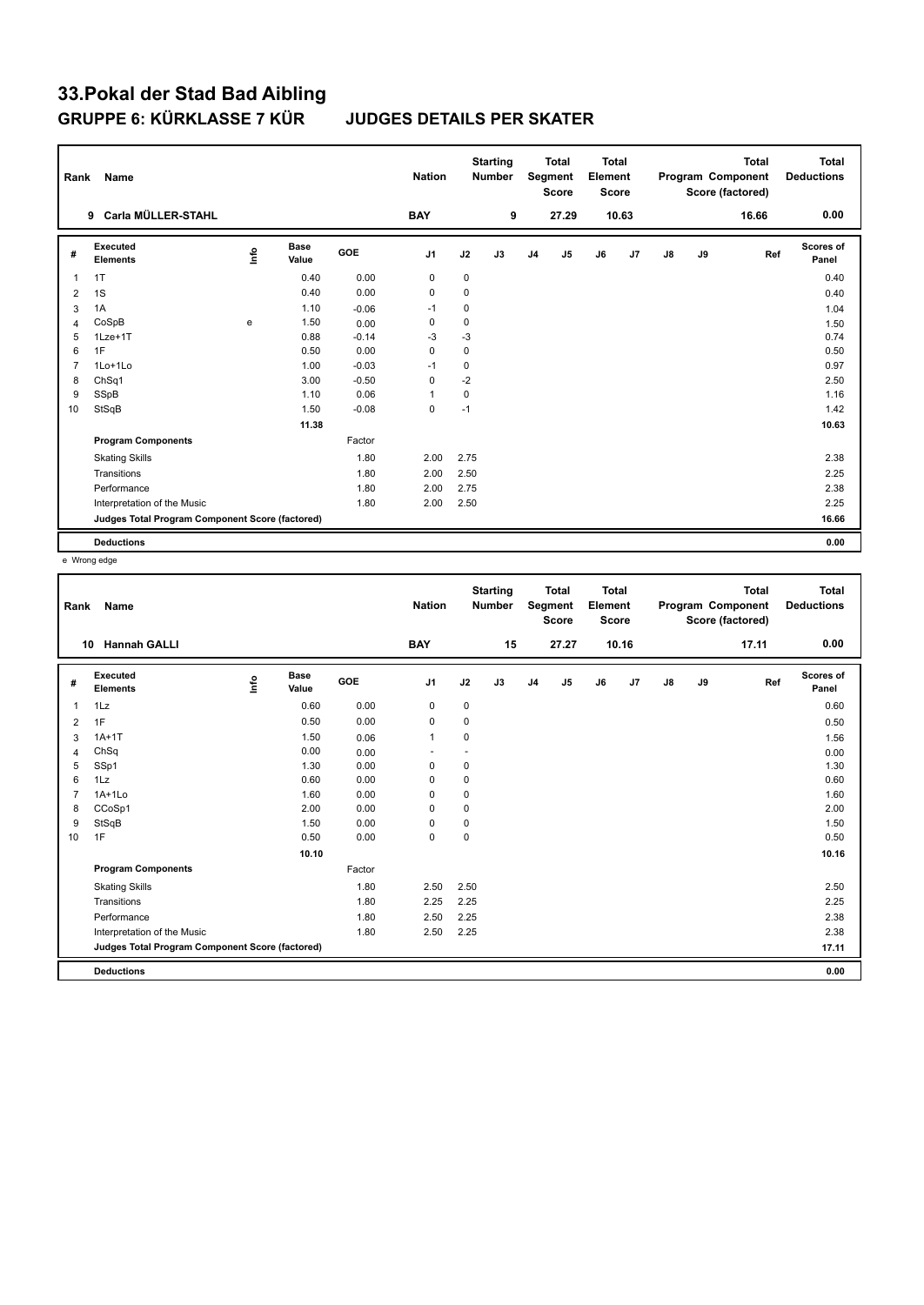| Rank                | Name                                            |      |                      |              | <b>Nation</b>        |                | <b>Starting</b><br><b>Number</b> |    | <b>Total</b><br>Segment<br><b>Score</b> | <b>Total</b><br>Element<br><b>Score</b> |      |    |    | <b>Total</b><br>Program Component<br>Score (factored) | Total<br><b>Deductions</b> |
|---------------------|-------------------------------------------------|------|----------------------|--------------|----------------------|----------------|----------------------------------|----|-----------------------------------------|-----------------------------------------|------|----|----|-------------------------------------------------------|----------------------------|
|                     | 11 Katerina BORODIENKO                          |      |                      |              | <b>BAY</b>           |                | 19                               |    | 26.82                                   |                                         | 9.49 |    |    | 17.33                                                 | 0.00                       |
| #                   | Executed<br><b>Elements</b>                     | lnfo | <b>Base</b><br>Value | GOE          | J1                   | J2             | J3                               | J4 | J5                                      | J6                                      | J7   | J8 | J9 | Ref                                                   | Scores of<br>Panel         |
| $\mathbf{1}$        | 1Lz+1Lo                                         |      | 1.10                 | 0.00         | $\mathbf 0$          | 0              |                                  |    |                                         |                                         |      |    |    |                                                       | 1.10                       |
| $\overline{2}$      | CoSp2                                           |      | 2.00                 | $-0.10$      | 0                    | $-1$           |                                  |    |                                         |                                         |      |    |    |                                                       | 1.90                       |
| 3                   | 1A                                              |      | 1.10                 | $-0.17$      | $-2$                 | $-1$           |                                  |    |                                         |                                         |      |    |    |                                                       | 0.93                       |
| $\overline{4}$      | ChSq                                            |      | 0.00                 | 0.00         | $\omega$             | ÷.             |                                  |    |                                         |                                         |      |    |    |                                                       | 0.00                       |
| 5                   | 1A                                              |      | 1.10                 | $-0.22$      | $-2$                 | $-2$           |                                  |    |                                         |                                         |      |    |    |                                                       | 0.88                       |
| 6                   | SSpB                                            |      | 1.10                 | 0.11         | $\mathbf{1}$         | $\mathbf{1}$   |                                  |    |                                         |                                         |      |    |    |                                                       | 1.21                       |
| $\overline{7}$      | $1F+1T$                                         |      | 0.90                 | 0.00         | 0                    | 0              |                                  |    |                                         |                                         |      |    |    |                                                       | 0.90                       |
| 8                   | StSqB                                           |      | 1.50                 | 0.00         | 0                    | 0              |                                  |    |                                         |                                         |      |    |    |                                                       | 1.50                       |
| 9                   | 1Lz                                             |      | 0.60                 | 0.00         | 0                    | 0              |                                  |    |                                         |                                         |      |    |    |                                                       | 0.60                       |
| 10                  | 1F                                              |      | 0.50                 | $-0.03$      | $-1$                 | 0              |                                  |    |                                         |                                         |      |    |    |                                                       | 0.47                       |
|                     |                                                 |      | 9.90                 |              |                      |                |                                  |    |                                         |                                         |      |    |    |                                                       | 9.49                       |
|                     | <b>Program Components</b>                       |      |                      | Factor       |                      |                |                                  |    |                                         |                                         |      |    |    |                                                       |                            |
|                     | <b>Skating Skills</b>                           |      |                      | 1.80         | 2.50                 | 2.25           |                                  |    |                                         |                                         |      |    |    |                                                       | 2.38                       |
|                     | Transitions                                     |      |                      | 1.80         | 2.50                 | 2.00           |                                  |    |                                         |                                         |      |    |    |                                                       | 2.25                       |
|                     | Performance                                     |      |                      | 1.80         | 2.75                 | 2.25           |                                  |    |                                         |                                         |      |    |    |                                                       | 2.50                       |
|                     | Interpretation of the Music                     |      |                      | 1.80         | 2.75                 | 2.25           |                                  |    |                                         |                                         |      |    |    |                                                       | 2.50                       |
|                     | Judges Total Program Component Score (factored) |      |                      |              |                      |                |                                  |    |                                         |                                         |      |    |    |                                                       | 17.33                      |
|                     | <b>Deductions</b>                               |      |                      |              |                      |                |                                  |    |                                         |                                         |      |    |    |                                                       | 0.00                       |
|                     |                                                 |      |                      |              |                      |                |                                  |    |                                         |                                         |      |    |    |                                                       |                            |
|                     |                                                 |      |                      |              |                      |                |                                  |    |                                         |                                         |      |    |    |                                                       |                            |
|                     |                                                 |      |                      |              |                      |                | <b>Starting</b>                  |    | <b>Total</b>                            | <b>Total</b>                            |      |    |    | <b>Total</b>                                          | <b>Total</b>               |
| Rank                | Name                                            |      |                      |              | <b>Nation</b>        |                | Number                           |    | Segment<br><b>Score</b>                 | Element<br><b>Score</b>                 |      |    |    | Program Component<br>Score (factored)                 | <b>Deductions</b>          |
|                     |                                                 |      |                      |              |                      |                |                                  |    |                                         |                                         |      |    |    |                                                       |                            |
|                     | 12 Olivia FOOKS                                 |      |                      |              | <b>BAY</b>           |                | 14                               |    | 26.59                                   |                                         | 7.68 |    |    | 18.91                                                 | 0.00                       |
| #                   | <b>Executed</b><br><b>Elements</b>              | lnfo | Base<br>Value        | GOE          | J1                   | J2             | J3                               | J4 | J5                                      | J6                                      | J7   | J8 | J9 | Ref                                                   | Scores of<br>Panel         |
|                     |                                                 |      |                      |              |                      |                |                                  |    |                                         |                                         |      |    |    |                                                       |                            |
| $\mathbf{1}$        | $1F+1T$                                         |      | 0.90                 | 0.00         | 0                    | 0              |                                  |    |                                         |                                         |      |    |    |                                                       | 0.90                       |
| $\overline{2}$      | 1A                                              |      | 1.10                 | $-0.11$      | $-1$                 | $-1$           |                                  |    |                                         |                                         |      |    |    |                                                       | 0.99                       |
| 3<br>$\overline{4}$ | 1Lz<br>SSpB                                     |      | 0.60<br>1.10         | 0.00         | 0<br>0               | 0<br>0         |                                  |    |                                         |                                         |      |    |    |                                                       | 0.60                       |
| 5                   | 1Lz+1Lo                                         |      | 1.10                 | 0.00<br>0.00 | $\mathbf 0$          | 0              |                                  |    |                                         |                                         |      |    |    |                                                       | 1.10<br>1.10               |
| 6                   | 1A                                              |      | 1.10                 | $-0.11$      | $-1$                 | $-1$           |                                  |    |                                         |                                         |      |    |    |                                                       | 0.99                       |
| $\overline{7}$      | 1F                                              |      | 0.50                 | 0.00         | $\mathbf 0$          | 0              |                                  |    |                                         |                                         |      |    |    |                                                       | 0.50                       |
| 8                   | CCoSp                                           |      | 0.00                 | 0.00         |                      | $\blacksquare$ |                                  |    |                                         |                                         |      |    |    |                                                       | 0.00                       |
| 9                   | ChSq                                            |      | 0.00                 | 0.00         | $\ddot{\phantom{1}}$ | ÷.             |                                  |    |                                         |                                         |      |    |    |                                                       | 0.00                       |
| 10                  | StSqB                                           |      | 1.50                 | 0.00         | 0                    | 0              |                                  |    |                                         |                                         |      |    |    |                                                       | 1.50                       |
|                     |                                                 |      | 7.90                 |              |                      |                |                                  |    |                                         |                                         |      |    |    |                                                       | 7.68                       |
|                     | <b>Program Components</b>                       |      |                      | Factor       |                      |                |                                  |    |                                         |                                         |      |    |    |                                                       |                            |
|                     | <b>Skating Skills</b>                           |      |                      | 1.80         | 2.75                 | 2.50           |                                  |    |                                         |                                         |      |    |    |                                                       | 2.63                       |
|                     | Transitions                                     |      |                      | 1.80         | 2.75                 | 2.25           |                                  |    |                                         |                                         |      |    |    |                                                       | 2.50                       |
|                     | Performance                                     |      |                      | 1.80         | 3.00                 | 2.25           |                                  |    |                                         |                                         |      |    |    |                                                       | 2.63                       |
|                     | Interpretation of the Music                     |      |                      | 1.80         | 3.00                 | 2.50           |                                  |    |                                         |                                         |      |    |    |                                                       | 2.75                       |
|                     | Judges Total Program Component Score (factored) |      |                      |              |                      |                |                                  |    |                                         |                                         |      |    |    |                                                       | 18.91                      |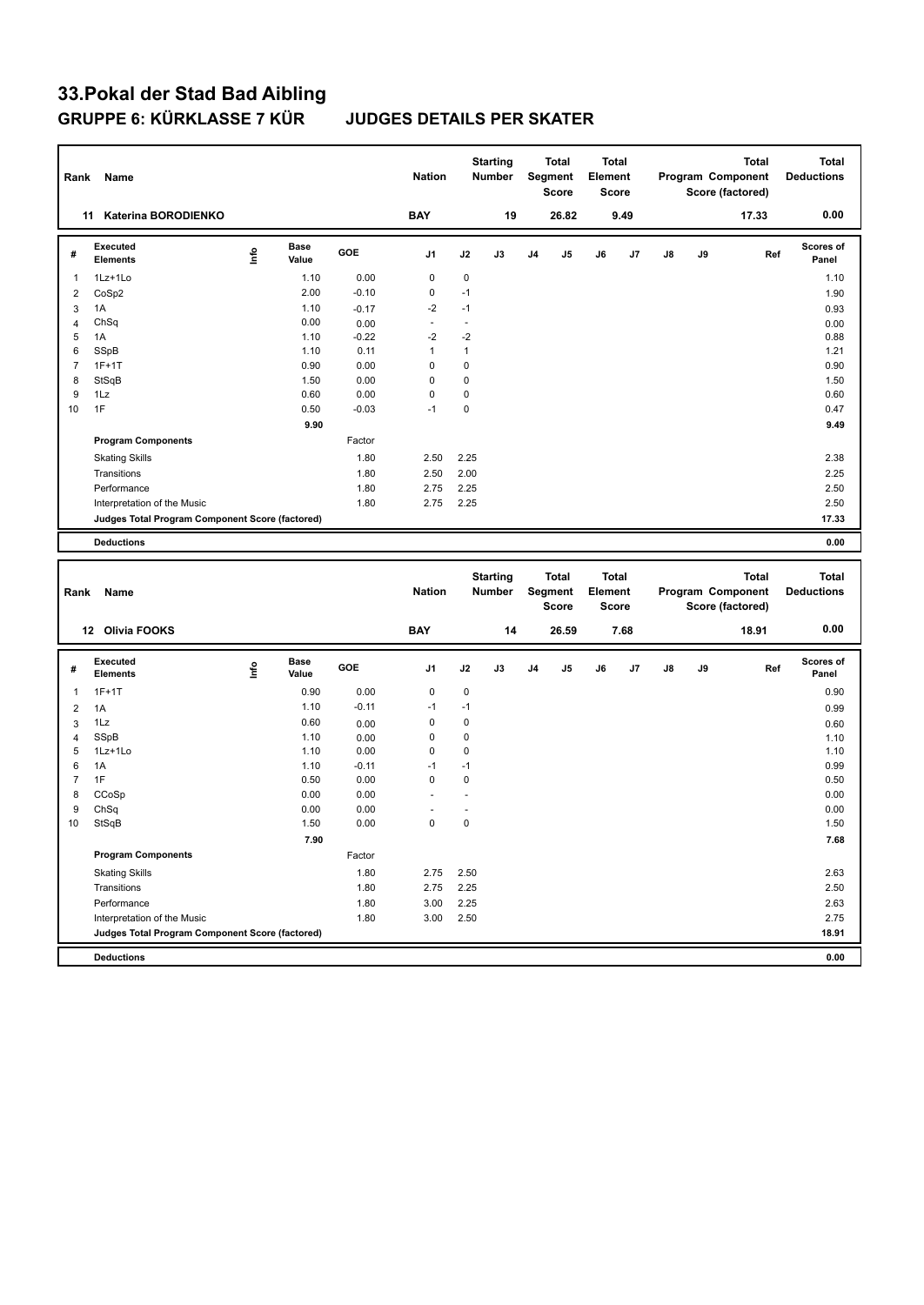| Rank           | Name                                            |      |                      |         | <b>Nation</b>  |             | <b>Starting</b><br><b>Number</b> |                | <b>Total</b><br><b>Segment</b><br><b>Score</b> | <b>Total</b><br>Element<br><b>Score</b> |                |               |    | <b>Total</b><br>Program Component<br>Score (factored) | <b>Total</b><br><b>Deductions</b> |
|----------------|-------------------------------------------------|------|----------------------|---------|----------------|-------------|----------------------------------|----------------|------------------------------------------------|-----------------------------------------|----------------|---------------|----|-------------------------------------------------------|-----------------------------------|
|                | 13<br><b>Katharina EDER</b>                     |      |                      |         | <b>BAY</b>     |             | 4                                |                | 24.54                                          |                                         | 7.53           |               |    | 18.01                                                 | $-1.00$                           |
| #              | Executed<br><b>Elements</b>                     | lnfo | <b>Base</b><br>Value | GOE     | J <sub>1</sub> | J2          | J3                               | J <sub>4</sub> | J5                                             | J6                                      | J <sub>7</sub> | $\mathsf{J}8$ | J9 | Ref                                                   | <b>Scores of</b><br>Panel         |
| 1              | 1F                                              |      | 0.50                 | 0.03    | $\mathbf{1}$   | $\mathbf 0$ |                                  |                |                                                |                                         |                |               |    |                                                       | 0.53                              |
| 2              | 1Lz+1Lo                                         |      | 1.10                 | 0.00    | 0              | 0           |                                  |                |                                                |                                         |                |               |    |                                                       | 1.10                              |
| 3              | CSpB                                            |      | 1.10                 | $-0.11$ | $-2$           | $\mathbf 0$ |                                  |                |                                                |                                         |                |               |    |                                                       | 0.99                              |
| 4              | ChSq                                            |      | 0.00                 | 0.00    |                | ٠           |                                  |                |                                                |                                         |                |               |    |                                                       | 0.00                              |
| 5              | 1A<                                             |      | 0.88                 | $-0.44$ | $-5$           | $-5$        |                                  |                |                                                |                                         |                |               |    |                                                       | 0.44                              |
| 6              | 1Lz                                             |      | 0.60                 | $-0.03$ | $\mathbf 0$    | $-1$        |                                  |                |                                                |                                         |                |               |    |                                                       | 0.57                              |
| $\overline{7}$ | CCoSpBV                                         |      | 1.28                 | $-0.20$ | $-2$           | $-1$        |                                  |                |                                                |                                         |                |               |    |                                                       | 1.08                              |
| 8              | StSqB                                           |      | 1.50                 | $-0.23$ | $-2$           | $-1$        |                                  |                |                                                |                                         |                |               |    |                                                       | 1.27                              |
| 9              | 1Aq                                             |      | 1.10                 | $-0.55$ | $-5$           | $-5$        |                                  |                |                                                |                                         |                |               |    |                                                       | 0.55                              |
| 10             | $1F+1Lo$                                        |      | 1.00                 | 0.00    | $\mathbf 0$    | 0           |                                  |                |                                                |                                         |                |               |    |                                                       | 1.00                              |
|                |                                                 |      | 9.06                 |         |                |             |                                  |                |                                                |                                         |                |               |    |                                                       | 7.53                              |
|                | <b>Program Components</b>                       |      |                      | Factor  |                |             |                                  |                |                                                |                                         |                |               |    |                                                       |                                   |
|                | <b>Skating Skills</b>                           |      |                      | 1.80    | 2.50           | 2.75        |                                  |                |                                                |                                         |                |               |    |                                                       | 2.63                              |
|                | Transitions                                     |      |                      | 1.80    | 2.25           | 2.75        |                                  |                |                                                |                                         |                |               |    |                                                       | 2.50                              |
|                | Performance                                     |      |                      | 1.80    | 2.00           | 2.75        |                                  |                |                                                |                                         |                |               |    |                                                       | 2.38                              |
|                | Interpretation of the Music                     |      |                      | 1.80    | 2.25           | 2.75        |                                  |                |                                                |                                         |                |               |    |                                                       | 2.50                              |
|                | Judges Total Program Component Score (factored) |      |                      |         |                |             |                                  |                |                                                |                                         |                |               |    |                                                       | 18.01                             |
|                | <b>Deductions</b>                               |      | Falls: -1.00         |         |                |             |                                  |                |                                                |                                         |                |               |    |                                                       | $-1.00$                           |

< Under-rotated jump q Jump landed on the quarter

| Rank           | Name                                            |      |                      |         | <b>Nation</b>            |             | <b>Starting</b><br><b>Number</b> |                | <b>Total</b><br>Segment<br><b>Score</b> | <b>Total</b><br>Element<br><b>Score</b> |      |    |    | <b>Total</b><br>Program Component<br>Score (factored) | Total<br><b>Deductions</b> |
|----------------|-------------------------------------------------|------|----------------------|---------|--------------------------|-------------|----------------------------------|----------------|-----------------------------------------|-----------------------------------------|------|----|----|-------------------------------------------------------|----------------------------|
|                | <b>Isabell BOMMER</b><br>14                     |      |                      |         | <b>BAY</b>               |             | 17                               |                | 24.16                                   |                                         | 8.39 |    |    | 15.77                                                 | 0.00                       |
| #              | Executed<br><b>Elements</b>                     | Info | <b>Base</b><br>Value | GOE     | J1                       | J2          | J3                               | J <sub>4</sub> | J5                                      | J6                                      | J7   | J8 | J9 | Ref                                                   | Scores of<br>Panel         |
| $\mathbf{1}$   | 1A                                              |      | 1.10                 | 0.00    | $\mathbf 0$              | $\mathbf 0$ |                                  |                |                                         |                                         |      |    |    |                                                       | 1.10                       |
| 2              | ChSq                                            |      | 0.00                 | 0.00    | $\overline{\phantom{a}}$ |             |                                  |                |                                         |                                         |      |    |    |                                                       | 0.00                       |
| 3              | SSpB                                            |      | 1.10                 | 0.00    | 0                        | 0           |                                  |                |                                         |                                         |      |    |    |                                                       | 1.10                       |
| $\overline{4}$ | 1Lz+1Lo                                         |      | 1.10                 | 0.00    | $\mathbf 0$              | $\mathbf 0$ |                                  |                |                                         |                                         |      |    |    |                                                       | 1.10                       |
| 5              | 1F                                              |      | 0.50                 | 0.00    | $\mathbf 0$              | 0           |                                  |                |                                         |                                         |      |    |    |                                                       | 0.50                       |
| 6              | 1A                                              |      | 1.10                 | $-0.17$ | $-2$                     | $-1$        |                                  |                |                                         |                                         |      |    |    |                                                       | 0.93                       |
| $\overline{7}$ | CCoSp2V                                         |      | 1.88                 | $-0.56$ | $-3$                     | $-3$        |                                  |                |                                         |                                         |      |    |    |                                                       | 1.32                       |
| 8              | StSqB                                           |      | 1.50                 | 0.00    | $\mathbf 0$              | $\mathbf 0$ |                                  |                |                                         |                                         |      |    |    |                                                       | 1.50                       |
| 9              | 1Lz                                             |      | 0.60                 | $-0.03$ | 0                        | $-1$        |                                  |                |                                         |                                         |      |    |    |                                                       | 0.57                       |
| 10             | $1F+1Lo<<$                                      |      | 0.50                 | $-0.23$ | $-4$                     | $-5$        |                                  |                |                                         |                                         |      |    |    |                                                       | 0.27                       |
|                |                                                 |      | 9.38                 |         |                          |             |                                  |                |                                         |                                         |      |    |    |                                                       | 8.39                       |
|                | <b>Program Components</b>                       |      |                      | Factor  |                          |             |                                  |                |                                         |                                         |      |    |    |                                                       |                            |
|                | <b>Skating Skills</b>                           |      |                      | 1.80    | 2.50                     | 2.25        |                                  |                |                                         |                                         |      |    |    |                                                       | 2.38                       |
|                | Transitions                                     |      |                      | 1.80    | 2.25                     | 2.00        |                                  |                |                                         |                                         |      |    |    |                                                       | 2.13                       |
|                | Performance                                     |      |                      | 1.80    | 2.25                     | 2.00        |                                  |                |                                         |                                         |      |    |    |                                                       | 2.13                       |
|                | Interpretation of the Music                     |      |                      | 1.80    | 2.25                     | 2.00        |                                  |                |                                         |                                         |      |    |    |                                                       | 2.13                       |
|                | Judges Total Program Component Score (factored) |      |                      |         |                          |             |                                  |                |                                         |                                         |      |    |    |                                                       | 15.77                      |
|                | <b>Deductions</b>                               |      |                      |         |                          |             |                                  |                |                                         |                                         |      |    |    |                                                       | 0.00                       |

<< Downgraded jump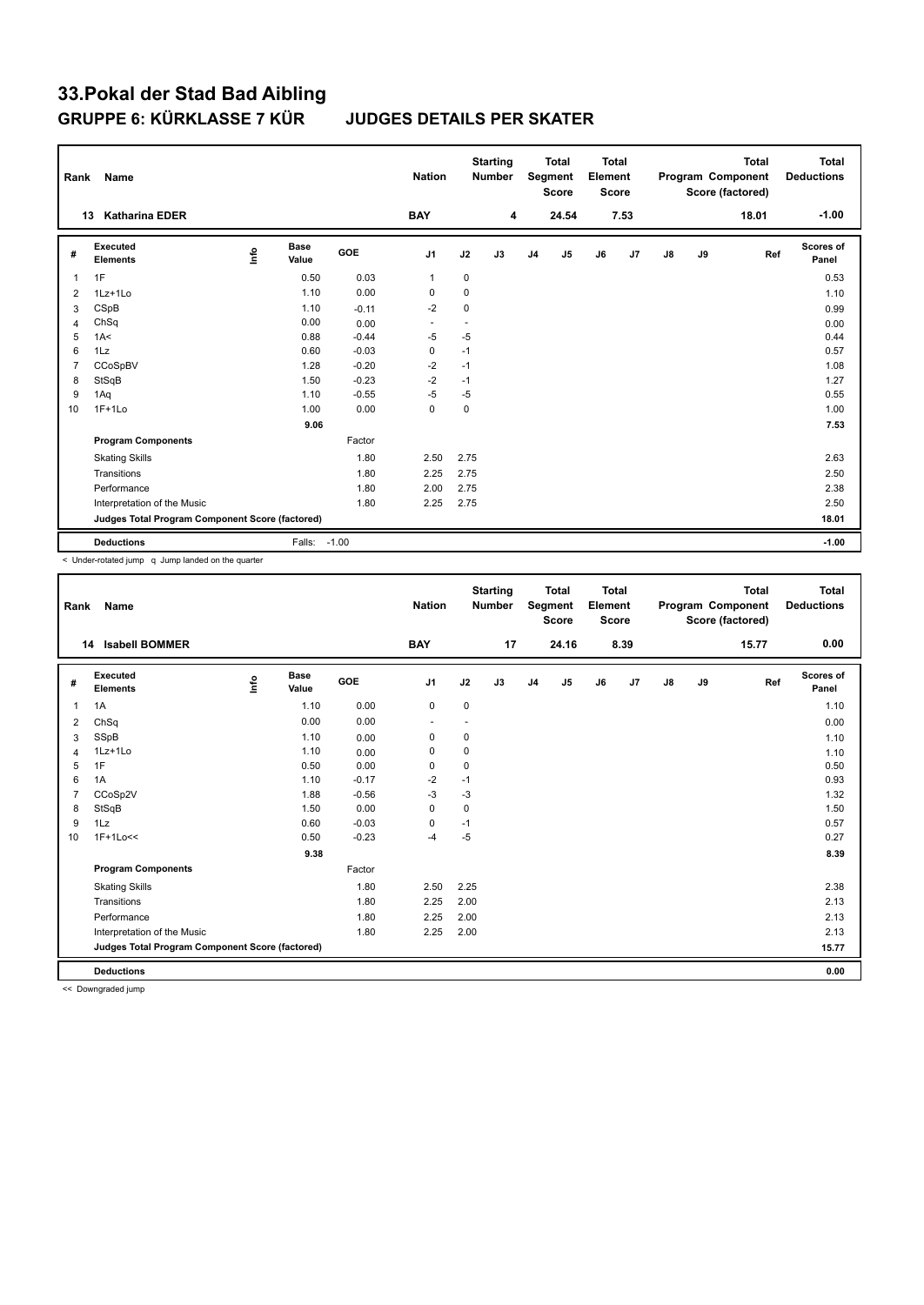# **33.Pokal der Stad Bad Aibling**

### **JUDGES DETAILS PER SKATER**

| Rank           | Name                                            |      |                      |         | <b>Nation</b> |              | <b>Starting</b><br>Number |                | Total<br>Segment<br><b>Score</b> | Element | Total<br><b>Score</b> |    |    | <b>Total</b><br>Program Component<br>Score (factored) |     | <b>Total</b><br><b>Deductions</b> |
|----------------|-------------------------------------------------|------|----------------------|---------|---------------|--------------|---------------------------|----------------|----------------------------------|---------|-----------------------|----|----|-------------------------------------------------------|-----|-----------------------------------|
|                | 15 Tanja EISENBURGER                            |      |                      |         | <b>BAY</b>    |              | $\mathbf{1}$              |                | 24.00                            |         | 9.59                  |    |    | 14.41                                                 |     | 0.00                              |
| #              | <b>Executed</b><br><b>Elements</b>              | lnfo | <b>Base</b><br>Value | GOE     | J1            | J2           | J3                        | J <sub>4</sub> | J5                               | J6      | J7                    | J8 | J9 |                                                       | Ref | Scores of<br>Panel                |
| 1              | 1A                                              |      | 1.10                 | $-0.50$ | $-4$          | -5           |                           |                |                                  |         |                       |    |    |                                                       |     | 0.60                              |
| 2              | $1Lz+1T$                                        |      | 1.00                 | $-0.06$ | $\mathbf 0$   | $-2$         |                           |                |                                  |         |                       |    |    |                                                       |     | 0.94                              |
| 3              | StSq1                                           |      | 1.80                 | $-0.09$ | $\mathsf 0$   | $-1$         |                           |                |                                  |         |                       |    |    |                                                       |     | 1.71                              |
| $\overline{4}$ | $1F+1Lo$                                        |      | 1.00                 | $-0.03$ | 0             | $-1$         |                           |                |                                  |         |                       |    |    |                                                       |     | 0.97                              |
| 5              | CCSp1                                           |      | 2.00                 | $-0.10$ | $-1$          | $\mathbf 0$  |                           |                |                                  |         |                       |    |    |                                                       |     | 1.90                              |
| 6              | ChSq                                            |      | 0.00                 | 0.00    | ä,            | $\mathbf{r}$ |                           |                |                                  |         |                       |    |    |                                                       |     | 0.00                              |
| $\overline{7}$ | 1Lo                                             |      | 0.50                 | 0.00    | $\mathbf 0$   | $\mathbf 0$  |                           |                |                                  |         |                       |    |    |                                                       |     | 0.50                              |
| 8              | 1Lz                                             |      | 0.60                 | 0.00    | $\mathbf 0$   | $\pmb{0}$    |                           |                |                                  |         |                       |    |    |                                                       |     | 0.60                              |
| 9              | CCoSp1                                          |      | 2.00                 | $-0.10$ | $\mathsf 0$   | $-1$         |                           |                |                                  |         |                       |    |    |                                                       |     | 1.90                              |
| 10             | 1F                                              |      | 0.50                 | $-0.03$ | $\mathbf 0$   | $-1$         |                           |                |                                  |         |                       |    |    |                                                       |     | 0.47                              |
|                |                                                 |      | 10.50                |         |               |              |                           |                |                                  |         |                       |    |    |                                                       |     | 9.59                              |
|                | <b>Program Components</b>                       |      |                      | Factor  |               |              |                           |                |                                  |         |                       |    |    |                                                       |     |                                   |
|                | <b>Skating Skills</b>                           |      |                      | 1.80    | 2.25          | 2.00         |                           |                |                                  |         |                       |    |    |                                                       |     | 2.13                              |
|                | Transitions                                     |      |                      | 1.80    | 2.00          | 1.75         |                           |                |                                  |         |                       |    |    |                                                       |     | 1.88                              |
|                | Performance                                     |      |                      | 1.80    | 2.25          | 1.75         |                           |                |                                  |         |                       |    |    |                                                       |     | 2.00                              |
|                | Interpretation of the Music                     |      |                      | 1.80    | 2.25          | 1.75         |                           |                |                                  |         |                       |    |    |                                                       |     | 2.00                              |
|                | Judges Total Program Component Score (factored) |      |                      |         |               |              |                           |                |                                  |         |                       |    |    |                                                       |     | 14.41                             |
|                | <b>Deductions</b>                               |      |                      |         |               |              |                           |                |                                  |         |                       |    |    |                                                       |     | 0.00                              |
|                |                                                 |      |                      |         |               |              |                           |                |                                  |         |                       |    |    |                                                       |     |                                   |
|                |                                                 |      |                      |         |               |              |                           |                |                                  |         |                       |    |    |                                                       |     |                                   |
|                |                                                 |      |                      |         |               |              | <b>Starting</b>           |                | <b>Total</b>                     |         | <b>Total</b>          |    |    | <b>Total</b>                                          |     | <b>Total</b>                      |
| Rank           | Name                                            |      |                      |         | <b>Nation</b> |              | <b>Number</b>             |                | Segment                          | Element |                       |    |    | Program Component                                     |     | <b>Deductions</b>                 |
|                |                                                 |      |                      |         |               |              |                           |                | <b>Score</b>                     |         | <b>Score</b>          |    |    | Score (factored)                                      |     |                                   |
|                |                                                 |      |                      |         |               |              |                           |                |                                  |         |                       |    |    |                                                       |     |                                   |
|                | 16 Luke VON EHR                                 |      |                      |         | <b>BAY</b>    |              | 6                         |                | 23.90                            |         | 9.26                  |    |    | 14.64                                                 |     | 0.00                              |
| #              | <b>Executed</b>                                 |      | Base                 | GOE     | J1            | J2           | J3                        | J <sub>4</sub> | J5                               | J6      | J7                    | J8 | J9 |                                                       | Ref | Scores of                         |
|                | <b>Elements</b>                                 | ١nf٥ | Value                |         |               |              |                           |                |                                  |         |                       |    |    |                                                       |     | Panel                             |
| 1              | 1A                                              |      | 1.10                 | $-0.44$ | $-3$          | $-5$         |                           |                |                                  |         |                       |    |    |                                                       |     | 0.66                              |
| $\overline{2}$ | $1F+1Lo$                                        |      | 1.00                 | 0.00    | $\pmb{0}$     | $\pmb{0}$    |                           |                |                                  |         |                       |    |    |                                                       |     | 1.00                              |
| 3              | Ch <sub>Sq1</sub>                               |      | 3.00                 | $-1.25$ | $-2$          | -3           |                           |                |                                  |         |                       |    |    |                                                       |     | 1.75                              |
| $\overline{4}$ | 1A                                              |      | 1.10                 | $-0.33$ | $-3$          | $-3$         |                           |                |                                  |         |                       |    |    |                                                       |     | 0.77                              |
| 5              | <b>CUSpB</b>                                    |      | 1.50                 | $-0.38$ | $-3$          | $-2$         |                           |                |                                  |         |                       |    |    |                                                       |     | 1.12                              |
| 6              | StSqB                                           |      | 1.50                 | $-0.30$ | $-2$          | $-2$         |                           |                |                                  |         |                       |    |    |                                                       |     | 1.20                              |
| $\overline{7}$ | 1Lz                                             |      | 0.60                 | 0.00    | $\mathbf 0$   | $\pmb{0}$    |                           |                |                                  |         |                       |    |    |                                                       |     | 0.60                              |
| 8              | CoSpBV                                          |      | 1.13                 | 0.06    | $\mathbf{1}$  | $\pmb{0}$    |                           |                |                                  |         |                       |    |    |                                                       |     | 1.19                              |
| 9              | 1Lz                                             |      | 0.60                 | 0.00    | $\mathbf 0$   | $\mathbf 0$  |                           |                |                                  |         |                       |    |    |                                                       |     | 0.60                              |
| 10             | 1F+Lo                                           |      | 0.50                 | $-0.13$ | $-3$          | $-2$         |                           |                |                                  |         |                       |    |    |                                                       |     | 0.37                              |
|                |                                                 |      | 12.03                |         |               |              |                           |                |                                  |         |                       |    |    |                                                       |     | 9.26                              |
|                | <b>Program Components</b>                       |      |                      | Factor  |               |              |                           |                |                                  |         |                       |    |    |                                                       |     |                                   |
|                | <b>Skating Skills</b>                           |      |                      | 1.80    | 2.00          | 2.25         |                           |                |                                  |         |                       |    |    |                                                       |     | 2.13                              |
|                | Transitions                                     |      |                      | 1.80    | 1.75          | 2.00         |                           |                |                                  |         |                       |    |    |                                                       |     | 1.88                              |
|                | Performance                                     |      |                      | 1.80    | 1.75          | 2.25         |                           |                |                                  |         |                       |    |    |                                                       |     | 2.00                              |
|                | Interpretation of the Music                     |      |                      | 1.80    | 2.00          | 2.25         |                           |                |                                  |         |                       |    |    |                                                       |     | 2.13                              |
|                | Judges Total Program Component Score (factored) |      |                      |         |               |              |                           |                |                                  |         |                       |    |    |                                                       |     | 14.64                             |